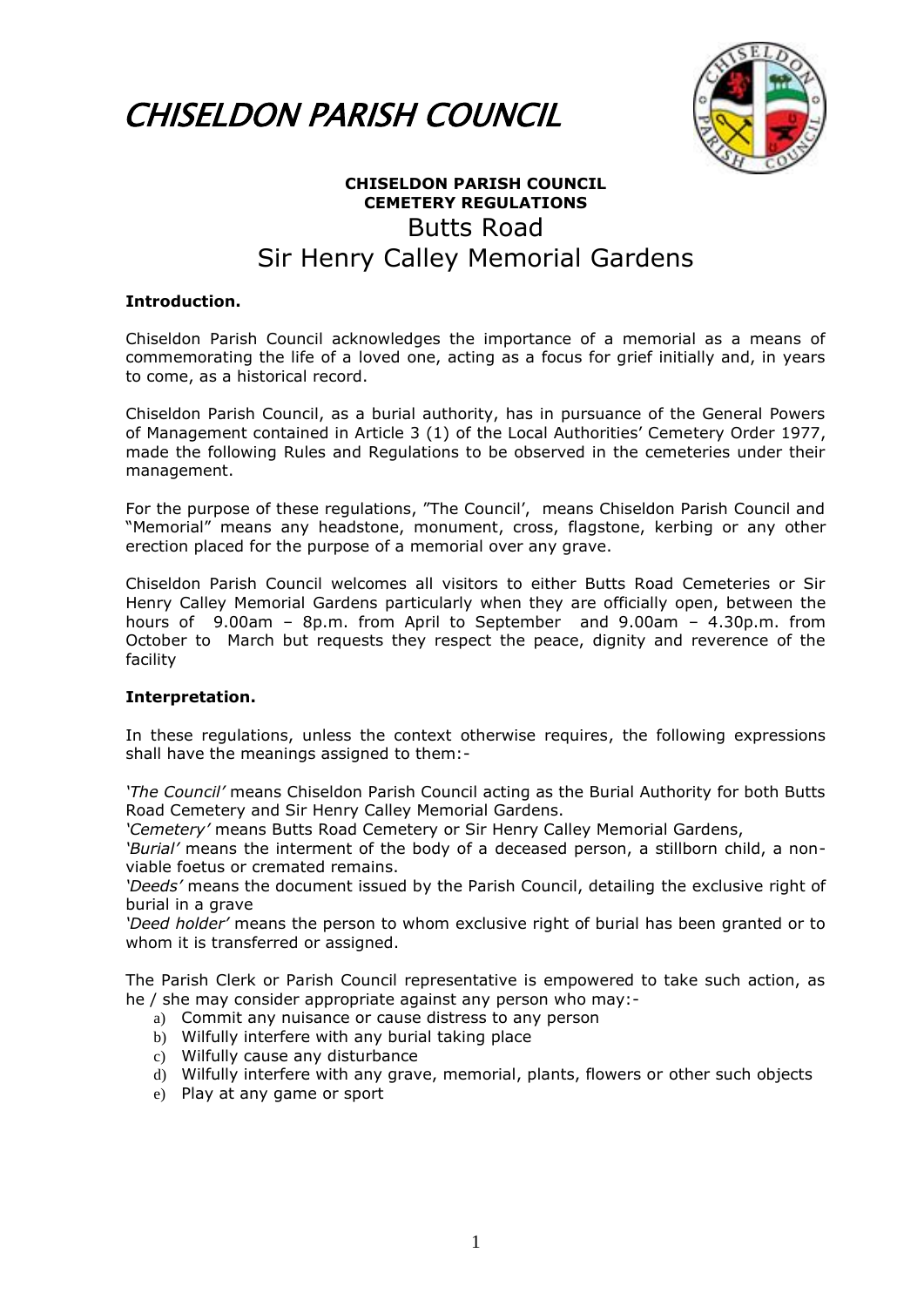**Hours of internment.** Interments should be carried out during daylight hours, Monday to Friday. No interment shall take place on weekends, Good Friday, Christmas Day or a Bank Holiday except in cases of special emergency or religious reasons and then only at an approved hour and on payment of an appropriate additional fee.

The person having charge of the funeral shall make all arrangements with the officiating clergyman, minister or representative. The Council undertakes no responsibility in this matter.

**Burials and memorials.** No burial shall take place, no cremated human remains shall be interred, no tombstone or other memorial shall be placed in the cemetery and no additional inscription shall be made on any tombstone or other memorial without the written permission of Chiseldon Parish Council and after appropriate fees have been paid.

**Notice of interment**. Not less than two working days notice shall be given of any interment. If the above notice is not given, an extra charge for overtime and any additional expenditure will be made.

All notices of interment must be in writing on the forms provided by Chiseldon Parish Council and requirements must be clearly and completely stated. The responsibility for any error therein is that of the person signing the notice, particularly so in cases where either the wrong fee is charged as a consequence, or where additional fees are afterwards incurred.

Chiseldon Parish Council will refuse to allow interments when there is reason to believe details given on the Notice are incorrect, the disposal certificate is not available for inspection to authenticate the identity of the person to be interred prior to burial, or if the necessary notice period (see above) has not been given.

**Official plan**. A detailed plan, showing the position of every grave is on display in both cemeteries and is updated annually.

**Transfer to be registered.** No transfer of an Exclusive Right of Burial in any grave shall be deemed valid unless and until the same is verified and registered with Chiseldon Parish Council.

**Exclusive right of burial.** Purchase of Exclusive Right of Burial does not purchase the associated plot of land, only the right to use that plot exclusively for the burial of remains or ashes.

It is advisable that once the owner of the Exclusive Right of Burial has been interred within the grave, then arrangement be made for transfer of ownership. No further burials, interments of cremated remains, additional inscriptions or installation of new memorials will be permitted until revised entitled ownership has been established.

No transfer of an Exclusive Right of Burial in any grave shall be deemed valid unless and until the same is verified and registered with Chiseldon Parish Council.

**Payment of fees and charges**. All charges and fees payable for anything in connection with the Cemetery shall be paid to Chiseldon Parish Council before an interment takes place, or any work commences. No receipt other than an official receipt issued by the Council will be acceptable as proof of payment.

**Receptacles for flowers.** The Council reserves the right to remove, without notice, any receptacle for flowers, which it considers unsuitable or unsightly. Glass, china or other easily breakable pots and bottles are potentially dangerous, and are not permitted in the cemetery.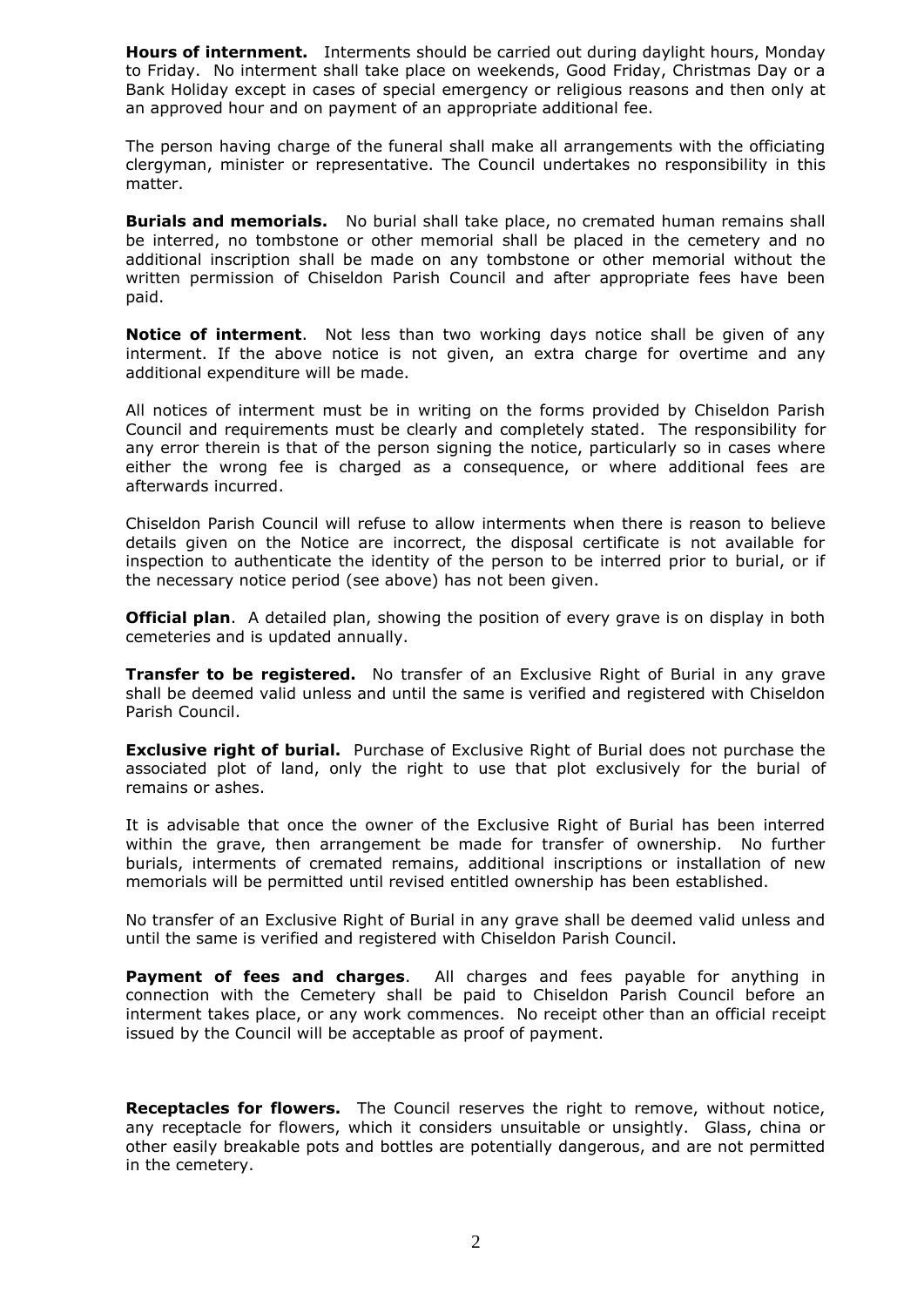**Glass shades.** No glass shade or glass ornament will be allowed on any grave.

**Water for flowers and plants.** The Butts Road cemetery has an external tap located near the main gates. The Sir Henry Calley Memorial Garden has a water butt located at the church hall for use.

**Monuments etc. only on purchased graves.** No monument, gravestone or tablet will be allowed over any grave to which exclusive right of burial has not been purchased.

**Monuments and inscriptions to be approved.** No burial monument shall exceed 36 inches in height, with a base size maximum of 30 by 15 inches. A cremation monument shall not exceed 22 inches in height with a base size maximum of 18 by 18 inches. A person shall not erect or fix any monument or gravestone, tablet, or make any inscription thereon, or place therein any vase bearing an inscription in the cemetery, without the approval of Chiseldon Parish Council and shall, before proceeding to erect or fix any such monument, gravestone, tablet or make any inscription thereon, or place any such vase bearing an inscription, furnish to the Council a description and measurements of every such monument, gravestone, tablet, or vase, with copies of the proposed inscription thereon, together with a specification of the material and dimensions to be used. All installations must be in accordance with current NAMM recommendations.

Chiseldon Parish Council will remove any unauthorised memorials, kerbs, railings, ornamentation or horticultural decoration. The Council may recover the cost of removal of these items from the holder of the Grant of Exclusive Right of Burial to that grave, in accordance with the powers and procedures set out in Article 14 of the Local Authorities Cemeteries Order 1977.

**Depth of Private Graves.** No private grave will be deeper than 7 ft (2.13 metres) but Chiseldon Parish Council, if they find it impracticable (owing to drainage or other cause to dig so deep as 7ft in any particular grave space reserve the right to specify the maximum depth which can be dug. All coffins or other receptacles shall be buried in accordance with the requirements of Part 1 of Schedule 2 of the Local Authorities' Order 1977. A 7ft (2.13 metres) grave allows two earth burials. In addition up to six sets of cremated remains are permitted per full burial plot. Chiseldon Parish Council will consider the inclusion of a third set of burial remains if the limits imposed by Schedule 2 of the 1977 Order are fully met.

Plots for cremated remains are excavated to a depth of 18" minimum (0.46 metres). Up to two sets of cremated remains are permitted per plot.

## **Limits imposed by Schedule 2 of the 1977 Order:**

No body shall be buried in such a manner that any part of the coffin is less than three feet below the level of any ground adjoining the grave

Provided that the burial authority may, where they consider the soil to be of suitable character, permit a coffin made of perishable materials to be placed not less than two feet below the level of any ground adjoining the grave

No body shall be buried in a grave unless the coffin is effectively separated from any coffin interred in a grave on a previous occasion by means of a layer of earth not less than six inches thick

When any grave is reopened for the purpose of making another burial therein, no person shall disturb any human remains interred therein or remove therefrom any soil which is offensive.

The limits imposed by Schedule 2 can be explained diagrammatically as follows: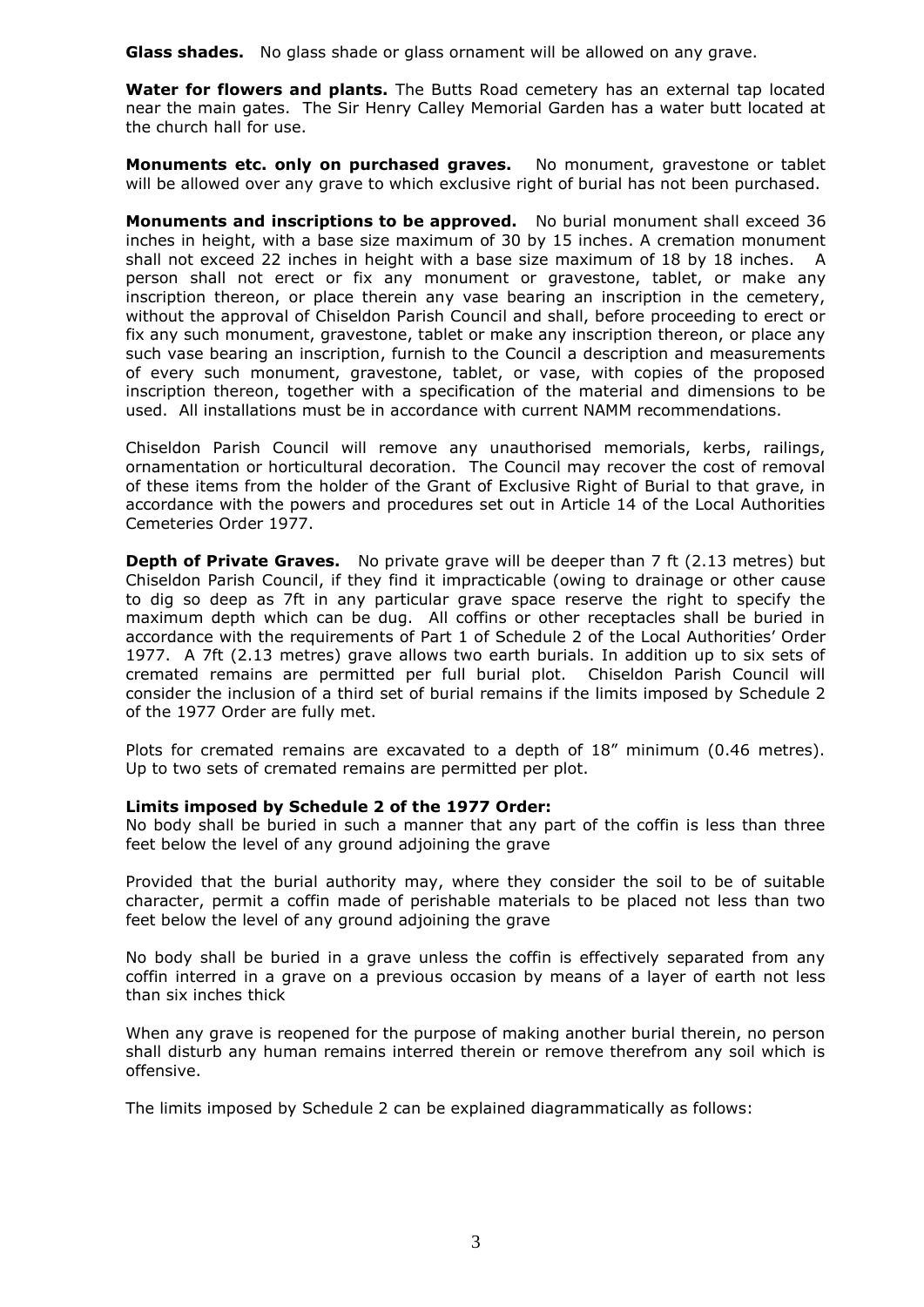

The above example illustrates the MINIMUM depth that must be achieved for two burials and it is recommended that this minimum depth for new graves is increased in order to build in a contingency against future unknown factors. It should be noted that the average coffin depth used in the above example could be greater in some instances especially where casket burial takes place. It is advisable to request the depth of each coffin to be buried in addition to length and width dimensions. By using the above model and adding for contingency for unknown factors it is possible to confidently excavate all new graves to a depth that will ensure that sufficient depth remains for the second interment. The same principles can be applied to new graves for more than two burials.

Under no circumstances will a burial be allowed to take place where full compliance to the 1977 Order has not been met.

**Repairs to graves and monuments etc**. The owners must keep all monuments, gravestones, tablets, or other memorials in good repair. All repairs and reinstallations must be in accordance with current NAMM recommendations. In the event of any such structure becoming dangerous, defective or illegible from want of repair or neglect, the Council may, in accordance with the powers and procedures set out in Article 16(2) and Schedule 3 of the Local Authorities' Cemeteries Order 1977, give 28 days' notice to the owner or owners, requiring them to repair or remove any such structure and. if after the expiration of such notice, the owner or owners have failed to repair or remove any such defective or dangerous structure, or if the Council is unable to trace the owner(s) after taking such reasonable steps as it may consider necessary for that purpose, then Chiseldon Parish Council may remove the same without any rights of the owner or owners to any compensation for so doing.

Regular checks will be conducted by Chiseldon Parish Council to determine the stability of monuments and gravestones.

**Surplus soil**. The surplus soil excavated from any grave is to be removed at the expense of the owner.

**Damage.** If any damage is done to Chiseldon Parish Council's land or premises by bringing in any materials, gravestone or monument, or from any other cause, the person or persons doing such damage will be held responsible and Chiseldon Parish Council may recover the cost of repairing such damage from such person or persons and, in addition, take proceedings under Article 18 of the Local Authorities' Cemeteries Order 1977.